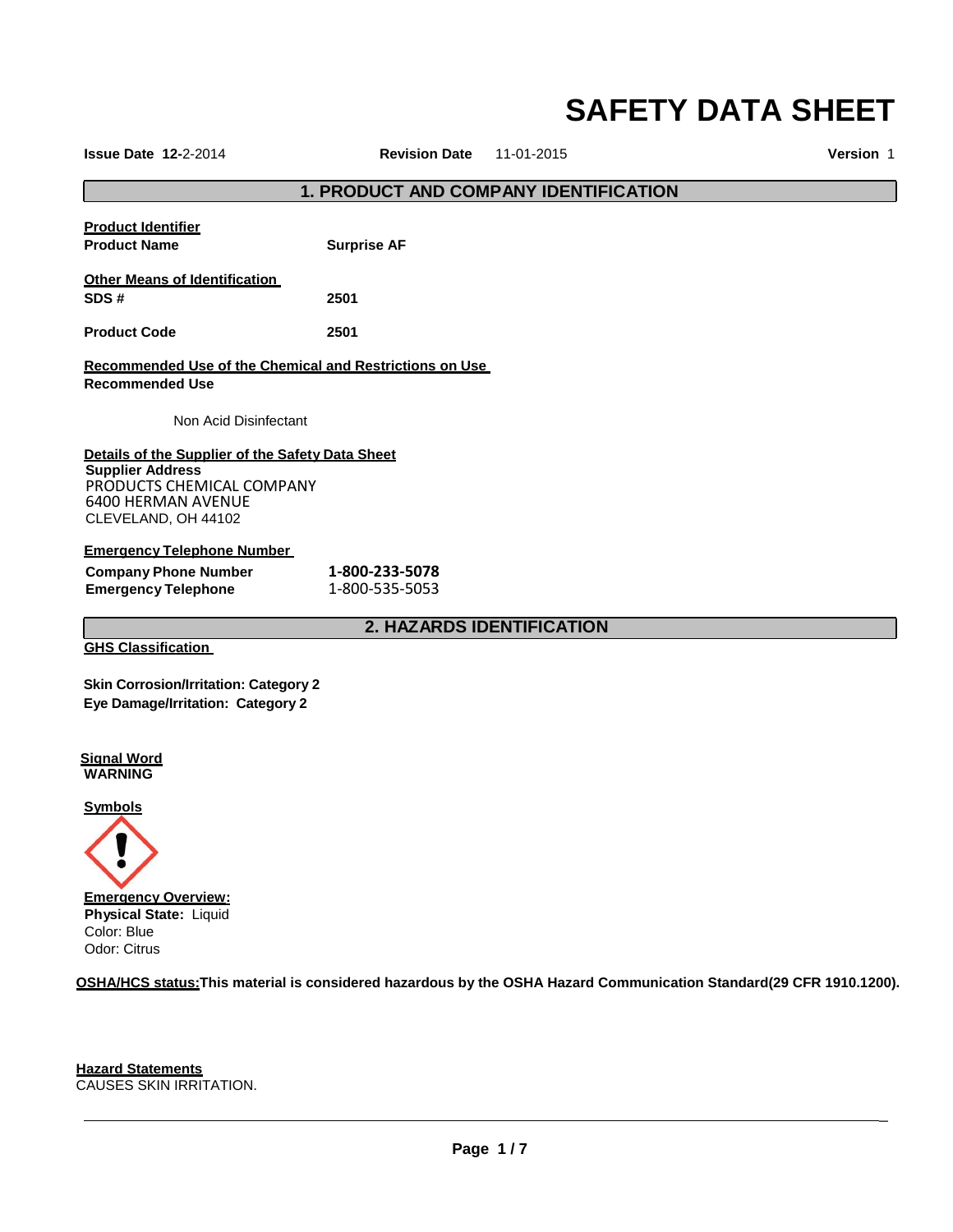# CAUSES SERIOUS EYE IRRITATION.

# **Precautionary Statements-Prevention**

Wash face, hands and any exposed skin thoroughly after handling. Wear protective gloves/protective clothing/eye protection/face protection.

# **Precautionary Statements – Response**

IF IN EYES: Rinse cautiously with water for several minutes. Remove contact lenses, if present and easy to do. Continue rinsing. If eye irritation persists: Get medical advice/attention.

IF ON SKIN: Wash with plenty of water. If skin irritation occurs: Get medical advice/attention. Take off contaminated clothing and wash it before reuse.

# **Precautionary Statements – Storage**

Not applicable.

# **Precautionary Statements – Disposal**

Dispose of contents/container in accordance with local, regional and national regulations.

# **3. COMPOSITION/INFORMATION ON INGREDIENTS**

| <b>Chemical Name</b>                                                                         | <b>CAS No</b> | Weight-% |
|----------------------------------------------------------------------------------------------|---------------|----------|
| Water                                                                                        | 7732-18-5     | 75-100   |
| <b>Isopropyl Alcohol</b>                                                                     | 67-63-0       | $1 - 5$  |
| Alkyl (50%C14,40%C12)dimethyl<br>ethylbenzyl ammonium chloride<br>(Alternate CAS 68956-79-6) | 68424-85-1    | 0.034    |
| Octyl decyl dimethyl ammonium<br>chloride                                                    | 32426-11-2    | 0.026    |
| Didecyl Dimethyl Ammoniun Chloride                                                           | 5538-94-3     | 0.013    |
| Dioctyl Dimethyl Ammonium Chloride                                                           | 7173-51-5     | 0.013    |

The balance of the chemicals in this mixture are either considered nonhazardous or are below the listing limits for hazardous substances. These chemicals are considered trade secrets. The specific identity of these chemicals is available to health professionals.

# **4. FIRST AID MEASURES**

| <b>First Aid Measures</b><br><b>Eye Contact</b> | IF IN EYES: Rinse cautiously with water for several minutes. Remove contact lenses,<br>if present and easy to do. Continue rinsing. If eye irritation persists: Get medical<br>advice/attention. |
|-------------------------------------------------|--------------------------------------------------------------------------------------------------------------------------------------------------------------------------------------------------|
| <b>Skin Contact</b>                             | IF ON SKIN: Wash with plenty of water. If skin irritation occurs: Get medical<br>advice/attention. Take off contaminated clothing and wash it before reuse.                                      |
| <b>Inhalation</b>                               | IF INHALED: Remove person to fresh air and keep comfortable for breathing.                                                                                                                       |
| Ingestion                                       | IF SWALLOWED: Rinse mouth. Do not induce vomiting or give anything by mouth<br>to an unconscious person. Consult a poison center or doctor.                                                      |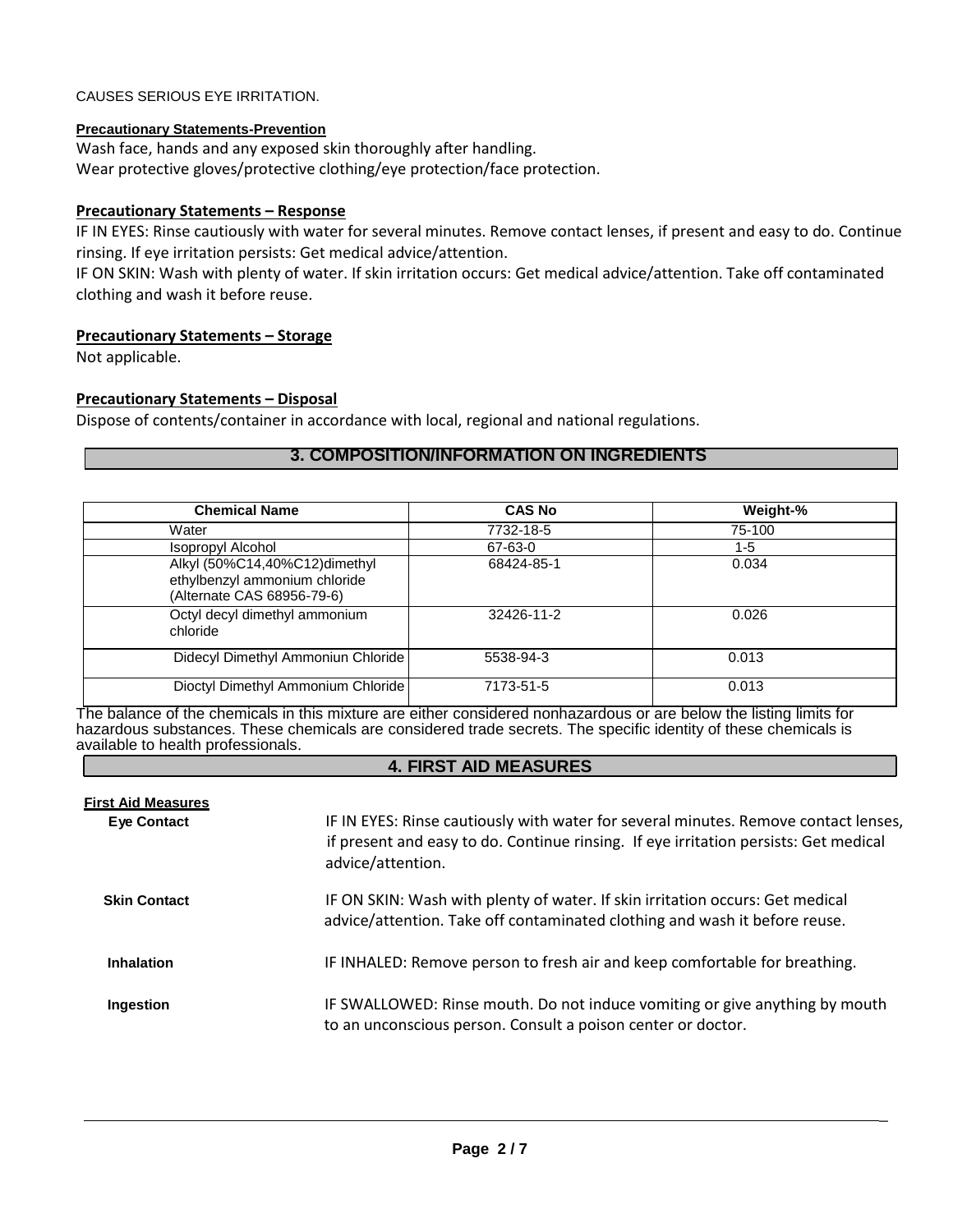#### **Most Important Symptoms and Effects, both Acute and Delayed**

**Symptoms** Direct contact with eyes causes serious irritation. Substance causes skin irritation.

#### **Indication of any Immediate Medical Attention and Special Treatment Needed**

**Note to Physicians** Treat symptomatically.

# **5. FIRE-FIGHTING MEASURES**

#### **Suitable Extinguishing Media**

Use extinguishing measures that are appropriate to local circumstances and the surrounding environment. Product is non-flammable.

#### **Unsuitable Extinguishing Media**

None.

#### **Specific Hazards Arising from the Chemical**

None known.

#### **Protective Equipment and Precautions for Firefighters**

As in any fire, wear self-contained breathing apparatus pressure-demand, MSHA/NIOSH (approved or equivalent) and full protective gear.

# **6. ACCIDENTAL RELEASE MEASURES**

# **Personal Precautions, Protective Equipment and Emergency Procedures**

**Personal Precautions** Use personal protective equipment as required. Isolate area. Keep unnecessary personnel away. Stay upwind. Keep out of low areas. Ventilate closed spaces before entering.

#### **Methods and Material for Containment and Cleaning Up**

**Methods for Containment** For small spills, absorb on poly-pads or other suitable non-reactive absorbent material. Prevent further leakage or spillage if safe to do so.

**Methods for Cleaning Up** Sweep up and shovel into suitable containers for disposal. Discard any product, residue, disposable container or liner in full compliance with federal, state, and local regulations.

# **7. HANDLING AND STORAGE**

#### **Precautions for Safe Handling**

**Advice on Safe Handling** Handle in accordance with good industrial hygiene and safety practice. Obtain special instructions before use. Do not handle until all safety precautions have been read and understood. Use personal protection recommended in Section 8. Use only in wellventilated areas. Do not breathe vapors or spray mist.

#### **Conditions for Safe Storage, Including any Incompatibilities**

**Storage Conditions** Keep containers tightly closed in a dry, cool and well-ventilated place. Keep out of the reach of children.

**Incompatible Materials** None known.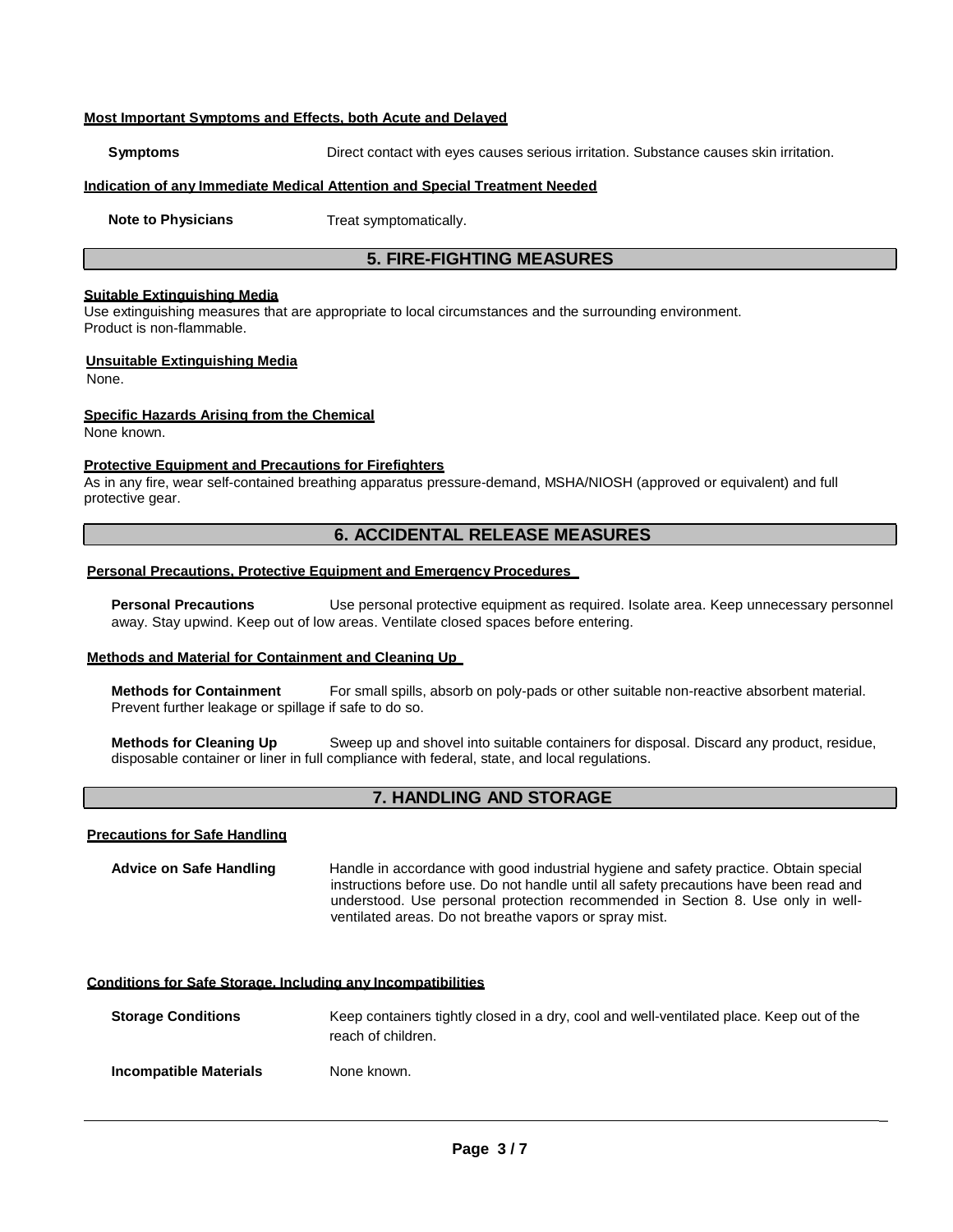# **8. EXPOSURE CONTROLS/PERSONAL PROTECTION**

# **Exposure Guidelines**

| <b>Chemical Name</b>       | <b>ACHIH TLV</b> | <b>OSHA PEL</b>        | <b>NIOSH IDLH</b>  |
|----------------------------|------------------|------------------------|--------------------|
| <b>Isopropanol Alcohol</b> | 200 ppm TWA      | 400 ppm, 980 mg/m3 TWA | Data not available |
| 67-63-0                    | 400 ppm STEL     | 500 ppm, 1,225 mg/m3   |                    |
|                            |                  | <b>STEL</b>            |                    |

**Recommended monitoring procedures:** If this product contains ingredients with exposure limits, personal, workplace atmosphere or other biological monitoring may be required to determine the effectiveness of the ventilation or other control measures and/or the necessity to use respiratory protective equipment.

**Appropriate Engineering Controls:** Use only with adequate ventilation. If user operations generate dust, fumes, gas, vapor or mist, use process enclosures, local exhaust ventilation or other engineering controls to keep worker exposure to airborne contaminants below any recommended or statutory limits.

**Hygiene measures:** Wash hands, forearms and face thoroughly after handling chemical products, before eating, smoking and the using the bathroom and at the end of the working periods.

#### **Individual Protection Measures, such as Personal Protective Equipment**

| <b>Eve/Face Protection</b>      | Avoid contact with eyes. Wear safety eyewear.                                                         |
|---------------------------------|-------------------------------------------------------------------------------------------------------|
| <b>Skin and Body Protection</b> | Wear suitable protective clothing. Use impervious gloves.                                             |
| <b>Respiratory Protection</b>   | Not required with expected use. Ensure adequate ventilation, especially in confined areas.            |
|                                 | General Hygiene Considerations Handle in accordance with good industrial hygiene and safety practice. |

# **9. PHYSICAL AND CHEMICAL PROPERTIES**

# **Information on Basic Physical and Chemical Properties**

| <b>Physical State</b><br>Appearance                                                                                                                                                                                                                                                                                                                                                                                                                                                                               | Liquid<br><b>Blue Liquid</b>        | Odor<br><b>Odor Threshold</b>                                                                                                                                                                                                                                                                                | Citrus<br>Not determined |
|-------------------------------------------------------------------------------------------------------------------------------------------------------------------------------------------------------------------------------------------------------------------------------------------------------------------------------------------------------------------------------------------------------------------------------------------------------------------------------------------------------------------|-------------------------------------|--------------------------------------------------------------------------------------------------------------------------------------------------------------------------------------------------------------------------------------------------------------------------------------------------------------|--------------------------|
| Color                                                                                                                                                                                                                                                                                                                                                                                                                                                                                                             | Blue                                |                                                                                                                                                                                                                                                                                                              |                          |
| <b>Property</b><br>рH<br>Melting Point/Freezing Point<br>Boiling Point/Boiling Range<br><b>Flash Point</b><br><b>Evaporation Rate</b><br>Flammability (Solid, Gas)<br><b>Upper Flammability Limits</b><br>Lower Flammability Limits<br>Vapor Pressure<br>Vapor Density<br><b>Specific Gravity</b><br><b>Water Solubility</b><br>Solubility in Other Solvents<br><b>Partition Coefficient</b><br><b>Autoignition Temperature</b><br>Viscosity<br><b>Dynamic Viscosity</b><br><b>Explosive Properties Oxidizing</b> | Decomposition Temperature Kinematic | <b>Values</b><br>11.7<br>Not determined<br>212 Deg F<br>201 (tcp)<br>$(H20=1) = 1$<br>n/a-liquid<br>UEL=N/A<br>LEL=N/A<br>20@68F<br>Not determined<br>.991<br>Soluble in water<br>Not determined<br>Not determined<br>Not determined<br>Not determined<br>Not determined<br>Not determined<br>Not determined |                          |
| Properties                                                                                                                                                                                                                                                                                                                                                                                                                                                                                                        |                                     | Not determined                                                                                                                                                                                                                                                                                               |                          |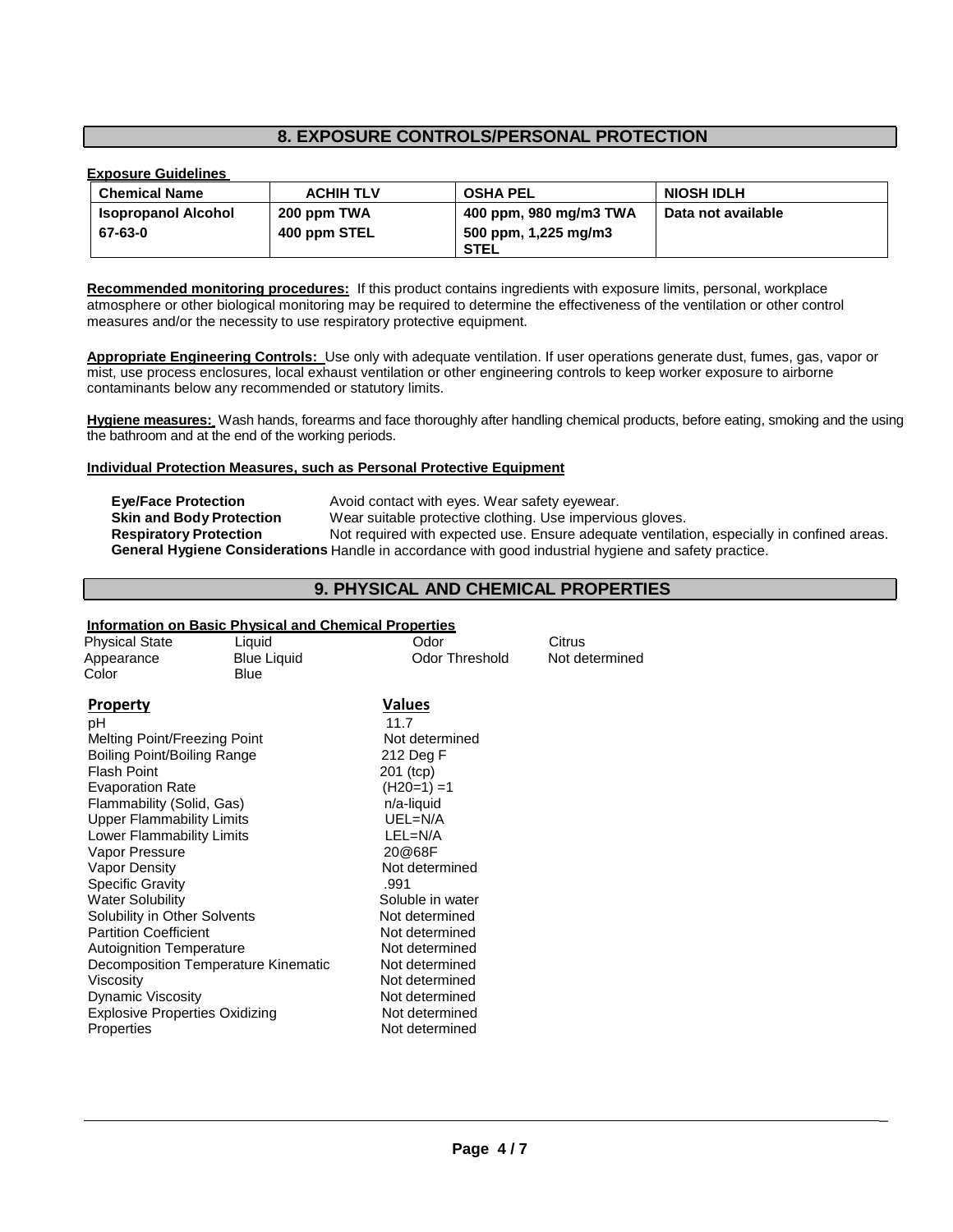#### **Reactivity**

Not reactive under normal conditions.

#### **Chemical Stability**

Stable under recommended storage conditions.

#### **Possibility of Hazardous Reactions**

None under normal processing.

**Hazardous Polymerization** Hazardous polymerization does not occur.

#### **Conditions to Avoid**

Keep out of reach of children.

#### **Incompatible Materials**

None known.

#### **Hazardous Decomposition Products**

None Known.

# **11. TOXICOLOGICAL INFORMATION**

#### **Information on Likely Routes of Exposure**

#### **Product Information**

**Eye Contact** Causes severe eye irritation. **Skin Contact** Causes skin irritation.

**Inhalation** Irritating to the mucus membranes of the respiratory tract. Nasal discomfort and coughing.

**Ingestion** May be harmful if swallowed.

#### **Component Information**

| <b>Chemical Name</b>                                                                                                                                   | Oral LD50          | <b>Dermal LD50</b>      | <b>Inhalation LC50</b>   |
|--------------------------------------------------------------------------------------------------------------------------------------------------------|--------------------|-------------------------|--------------------------|
| Water                                                                                                                                                  | 90,000 mg/kg (rat) | Data not available      | Data not available       |
| Isopropyl Alcohol<br>67-63-0                                                                                                                           | >5,000 mg/kg (rat) | $>5,000$ mg/kg (rabbit) | $>5,000$ ppm 1h<br>(rat) |
| Mixture: Alkyl (50%C14,40%C12)<br>dimethyl benzyl ammonium<br>chloride<br>$(CAS 68424-85-1)$ and Octyl<br>decyl ammonium chloride<br>$(CAS32426-11-2)$ | $>500$ mg/kg (rat) | $>2,000$ mg/kg (rabbit) | $0.054 - 0.51$ mg/l      |

#### **Information on Physical, Chemical and Toxicological Effects**

**Symptoms** Please see section 4 of this SDS for symptoms.

# **Delayed and Immediate Effects as well as Chronic Effects from Short and Long-term Exposure**

| Carcinogenicity                | This product does not contain any carcinogens or potential carcinogens as listed by OSHA,<br>IARC or NTP. |
|--------------------------------|-----------------------------------------------------------------------------------------------------------|
| Numerical Measures of Toxicity | ATEmix-oral: mg/kg                                                                                        |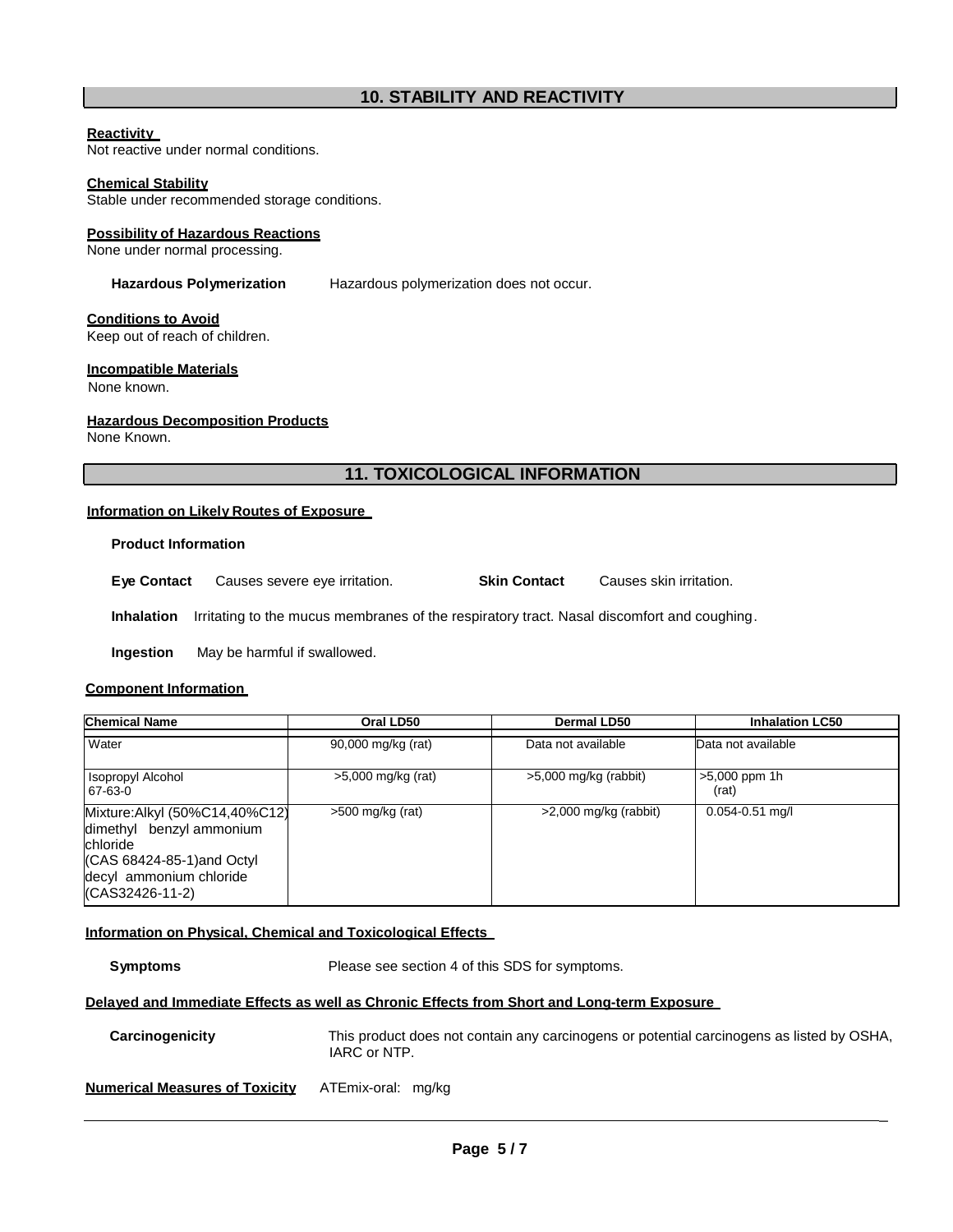# **12. ECOLOGICAL INFORMATION**

# **Ecotoxicity**

| <b>Chemical Name</b>                                                                                                                                 | Algae/aquatic plants                              | Fish                | <b>Toxicity to</b><br>microorganisms | <b>Crustacea</b>                          |
|------------------------------------------------------------------------------------------------------------------------------------------------------|---------------------------------------------------|---------------------|--------------------------------------|-------------------------------------------|
| <b>Isopropyl Alcohol</b><br>67-63-0                                                                                                                  | LC/EC/IC50>100 mg/l                               | LC/EC/IC50>100 mg/l | LC/EC/IC50>100 mg/l                  | Data not available                        |
| Mixture: Alkyl<br>(50%C14,40%C12)<br>dimethyl benzyl<br>ammonium chloride<br>(CAS 68424-85-1)and<br>Octyl decyl ammonium<br>chloride (CAS32426-11-2) | EC50: Algae 0.063 mg/l LC50: Fish 0.86 ppm<br>96h | 96h                 | Data not available                   | LC50: Daphnia<br>0.0058-0.016 mg/l<br>48h |

# **Persistence and Degradability**

Not determined.

# **Bioaccumulation**

Not determined.

# **Other Adverse Effects**

# Not determined.

# **13. DISPOSAL CONSIDERATIONS**

| <b>Waste Treatment Methods</b>                                                                                                                                                                                                                                                                                                                                                                                     |                                                                                                                                                                                                                                                                                                                                                                                       |  |  |
|--------------------------------------------------------------------------------------------------------------------------------------------------------------------------------------------------------------------------------------------------------------------------------------------------------------------------------------------------------------------------------------------------------------------|---------------------------------------------------------------------------------------------------------------------------------------------------------------------------------------------------------------------------------------------------------------------------------------------------------------------------------------------------------------------------------------|--|--|
| <b>Disposal of Wastes</b><br>Pesticide wastes are acutely hazardous. Improper disposal of excess pesticide, spray<br>mixture, or rinsate is a violation of Federal Law. If these wastes cannot be disposed of<br>by use according to label instructions contact your State Pesticide or Environmental<br>Control Agency, or the Hazardous Waste representative at the nearest EPA Regional<br>Office for guidance. |                                                                                                                                                                                                                                                                                                                                                                                       |  |  |
| <b>Contaminated Packaging</b>                                                                                                                                                                                                                                                                                                                                                                                      | Pesticide wastes are acutely hazardous. Improper disposal of excess pesticide, spray<br>mixture, or rinsate is a violation of Federal Law. If these wastes cannot be disposed of<br>by use according to label instructions contact your State Pesticide or Environmental<br>Control Agency, or the Hazardous Waste representative at the nearest EPA Regional<br>Office for guidance. |  |  |
| <b>14. TRANSPORT INFORMATION</b>                                                                                                                                                                                                                                                                                                                                                                                   |                                                                                                                                                                                                                                                                                                                                                                                       |  |  |
|                                                                                                                                                                                                                                                                                                                                                                                                                    |                                                                                                                                                                                                                                                                                                                                                                                       |  |  |
| <u>Note</u>                                                                                                                                                                                                                                                                                                                                                                                                        | Please see current shipping paper for most up to date shipping information, including<br>exemptions and special circumstances.                                                                                                                                                                                                                                                        |  |  |
| <u>DOT</u>                                                                                                                                                                                                                                                                                                                                                                                                         | Not regulated.                                                                                                                                                                                                                                                                                                                                                                        |  |  |
| <u>IATA</u>                                                                                                                                                                                                                                                                                                                                                                                                        | Not available.                                                                                                                                                                                                                                                                                                                                                                        |  |  |
| <u>IMDG</u>                                                                                                                                                                                                                                                                                                                                                                                                        | Not available.                                                                                                                                                                                                                                                                                                                                                                        |  |  |